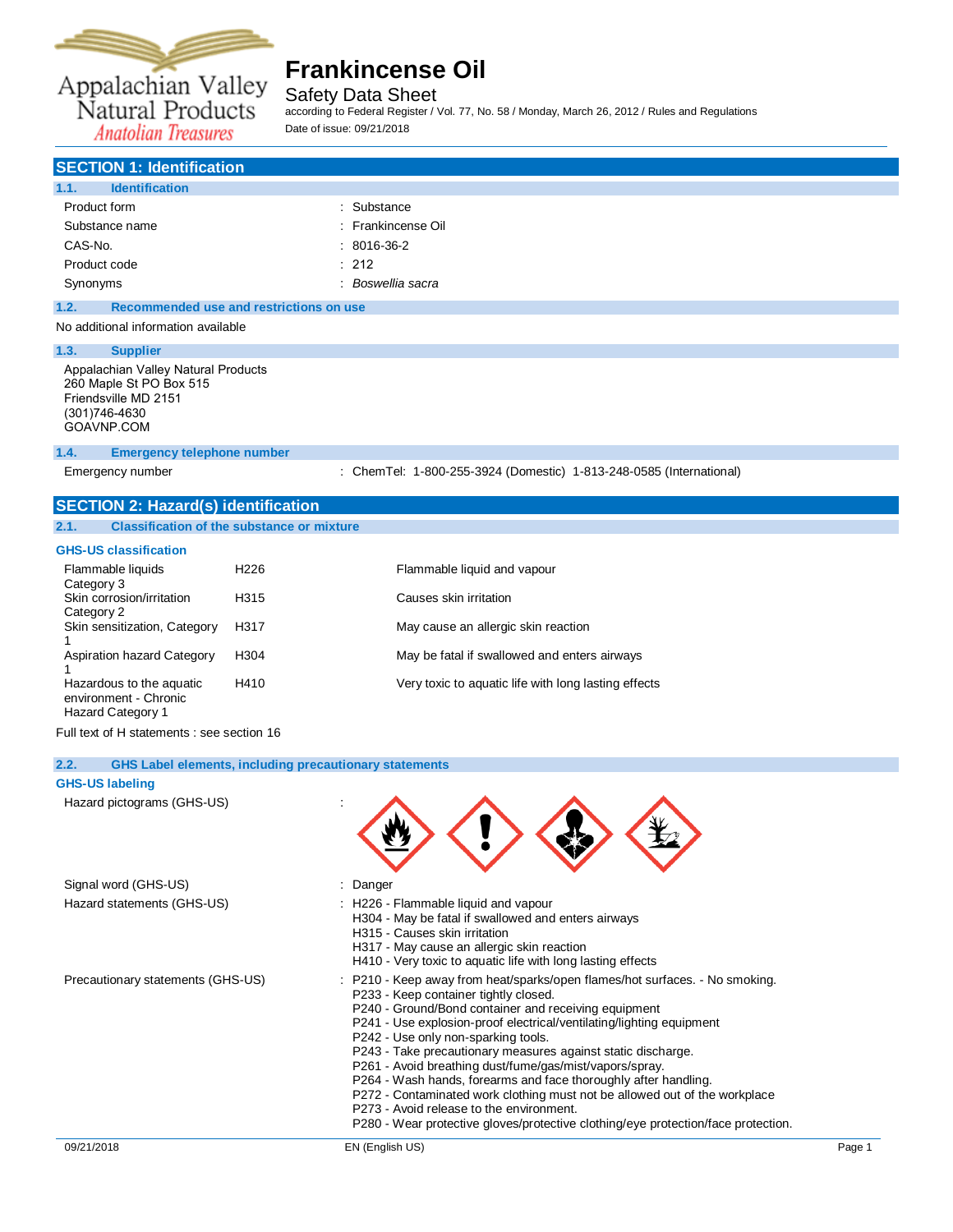Safety Data Sheet

according to Federal Register / Vol. 77, No. 58 / Monday, March 26, 2012 / Rules and Regulations

P301+P310 - If swallowed: Immediately call a poison center or doctor P302+P352 - If on skin: Wash with plenty of water P303+P361+P353 - If on skin (or hair): Take off immediately all contaminated clothing. Rinse skin with water/shower P321 - Specific treatment (see supplemental first aid instruction on this label) P331 - Do NOT induce vomiting. P332+P313 - If skin irritation occurs: Get medical advice/attention. P333+P313 - If skin irritation or rash occurs: Get medical advice/attention. P362+P364 - Take off contaminated clothing and wash it before reuse. P363 - Wash contaminated clothing before reuse. P370+P378 - In case of fire: Use media other than water to extinguish. P391 - Collect spillage. P403+P235 - Store in a well-ventilated place. Keep cool. P405 - Store locked up. P501 - Dispose of contents/container to hazardous or special waste collection point, in

accordance with local, regional, national and/or international regulation

**2.3. Other hazards which do not result in classification**

### No additional information available

**2.4. Unknown acute toxicity (GHS US)**

### Not applicable

### **SECTION 3: Composition/Information on ingredients**

#### **3.1. Substances**

| <b>Name</b>                            | <b>Product identifier</b> | $\frac{9}{6}$ | <b>GHS-US classification</b>                                                                                    |
|----------------------------------------|---------------------------|---------------|-----------------------------------------------------------------------------------------------------------------|
| Frankincense Oil<br>(Main constituent) | (CAS-No.) 8016-36-2       | 100           | Flam. Lig. 3, H226<br>Skin Irrit. 2, H315<br>Skin Sens. 1, H317<br>Asp. Tox. 1, H304<br>Aquatic Chronic 1, H410 |

Full text of hazard classes and H-statements : see section 16

### **3.2. Mixtures** Not applicable **SECTION 4: First-aid measures 4.1. Description of first aid measures** First-aid measures general : Call a physician immediately. First-aid measures after inhalation : Remove person to fresh air and keep comfortable for breathing. First-aid measures after skin contact : Rinse skin with water/shower. Remove/Take off immediately all contaminated clothing. If skin irritation or rash occurs: Get medical advice/attention. First-aid measures after eye contact : Rinse eyes with water as a precaution. First-aid measures after ingestion : Do NOT induce vomiting. Call a physician immediately. **4.2. Most important symptoms and effects (acute and delayed)** Symptoms/effects after skin contact : Irritation. May cause an allergic skin reaction. Symptoms/effects after ingestion : Risk of lung edema. **4.3. Immediate medical attention and special treatment, if necessary**

Treat symptomatically.

|             | <b>SECTION 5: Fire-fighting measures</b>                       |                                                                                                                                             |  |
|-------------|----------------------------------------------------------------|---------------------------------------------------------------------------------------------------------------------------------------------|--|
| 5.1.        | Suitable (and unsuitable) extinguishing media                  |                                                                                                                                             |  |
|             | Suitable extinguishing media                                   | : Water spray. Dry powder. Foam. Carbon dioxide.                                                                                            |  |
| 5.2.        | Specific hazards arising from the chemical                     |                                                                                                                                             |  |
| Fire hazard |                                                                | : Flammable liquid and vapour.                                                                                                              |  |
| Reactivity  |                                                                | : Flammable liquid and vapour.                                                                                                              |  |
| 5.3.        | Special protective equipment and precautions for fire-fighters |                                                                                                                                             |  |
|             | Protection during firefighting                                 | : Do not attempt to take action without suitable protective equipment. Self-contained breathing<br>apparatus. Complete protective clothing. |  |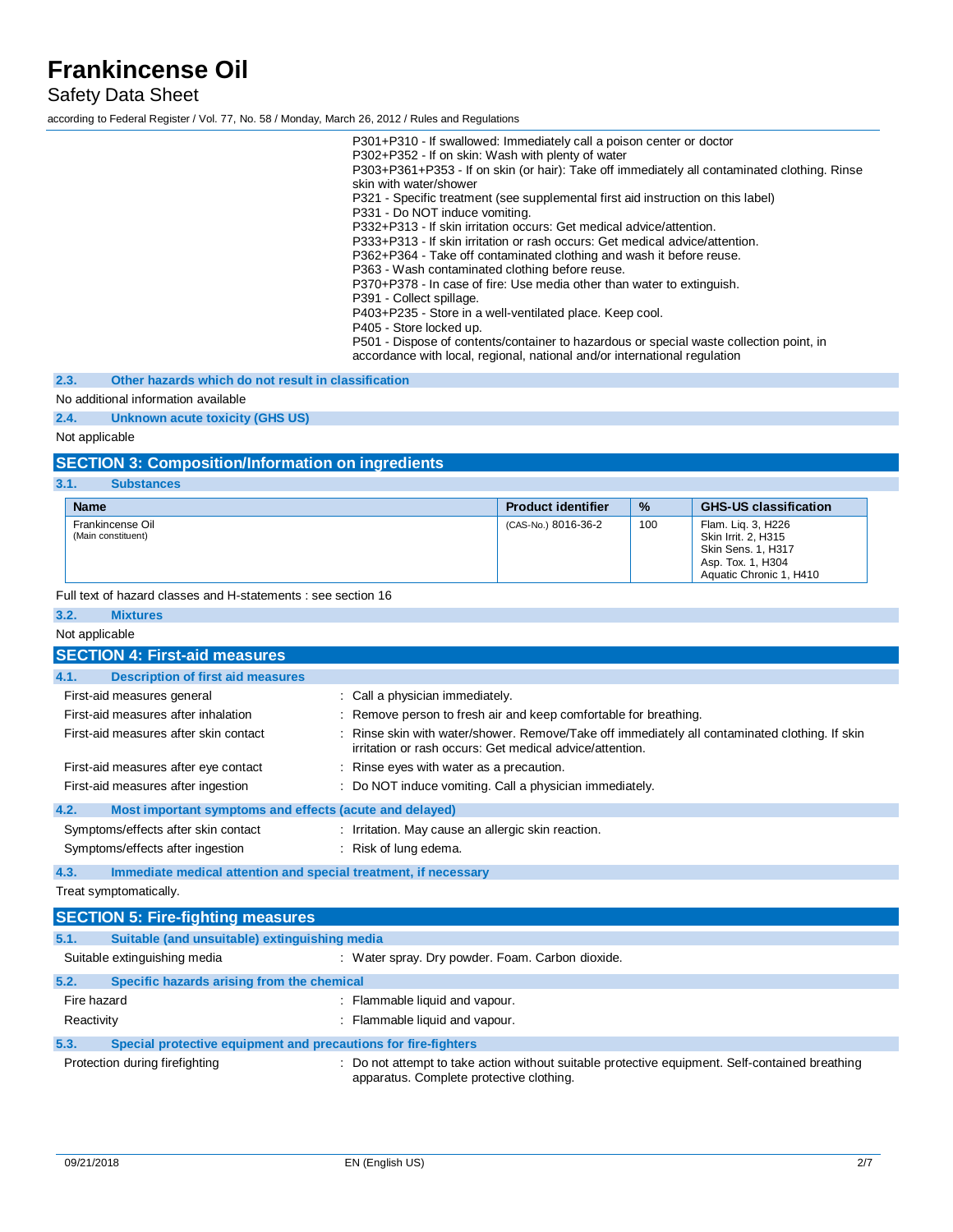## Safety Data Sheet

according to Federal Register / Vol. 77, No. 58 / Monday, March 26, 2012 / Rules and Regulations

| <b>SECTION 6: Accidental release measures</b> |                                                                                       |                                                                                                                                                                                                                                                                                                                                                                                                                                                                                                      |  |
|-----------------------------------------------|---------------------------------------------------------------------------------------|------------------------------------------------------------------------------------------------------------------------------------------------------------------------------------------------------------------------------------------------------------------------------------------------------------------------------------------------------------------------------------------------------------------------------------------------------------------------------------------------------|--|
| 6.1.                                          | Personal precautions, protective equipment and emergency procedures                   |                                                                                                                                                                                                                                                                                                                                                                                                                                                                                                      |  |
| 6.1.1.                                        | For non-emergency personnel<br><b>Emergency procedures</b>                            | : Ventilate spillage area. NO open flames, NO sparks, and NO smoking. Avoid contact with skin                                                                                                                                                                                                                                                                                                                                                                                                        |  |
| 6.1.2.                                        | For emergency responders<br>Protective equipment                                      | and eyes. Avoid breathing dust/fume/gas/mist/vapors/spray.<br>Do not attempt to take action without suitable protective equipment. For further information                                                                                                                                                                                                                                                                                                                                           |  |
|                                               |                                                                                       | refer to section 8: "Exposure controls/personal protection".                                                                                                                                                                                                                                                                                                                                                                                                                                         |  |
| 6.2.                                          | <b>Environmental precautions</b>                                                      |                                                                                                                                                                                                                                                                                                                                                                                                                                                                                                      |  |
|                                               | Avoid release to the environment.                                                     |                                                                                                                                                                                                                                                                                                                                                                                                                                                                                                      |  |
| 6.3.                                          | Methods and material for containment and cleaning up                                  |                                                                                                                                                                                                                                                                                                                                                                                                                                                                                                      |  |
|                                               | For containment                                                                       | : Collect spillage.                                                                                                                                                                                                                                                                                                                                                                                                                                                                                  |  |
|                                               | Methods for cleaning up                                                               | : Take up liquid spill into absorbent material. Notify authorities if product enters sewers or public<br>waters.                                                                                                                                                                                                                                                                                                                                                                                     |  |
|                                               | Other information                                                                     | Dispose of materials or solid residues at an authorized site.                                                                                                                                                                                                                                                                                                                                                                                                                                        |  |
| 6.4.                                          | <b>Reference to other sections</b>                                                    |                                                                                                                                                                                                                                                                                                                                                                                                                                                                                                      |  |
|                                               | For further information refer to section 8 : Exposure-controls/personal protection"". |                                                                                                                                                                                                                                                                                                                                                                                                                                                                                                      |  |
|                                               | <b>SECTION 7: Handling and storage</b>                                                |                                                                                                                                                                                                                                                                                                                                                                                                                                                                                                      |  |
| 7.1.                                          | <b>Precautions for safe handling</b>                                                  |                                                                                                                                                                                                                                                                                                                                                                                                                                                                                                      |  |
|                                               | Precautions for safe handling                                                         | Ensure good ventilation of the work station. Keep away from heat, hot surfaces, sparks, open<br>flames and other ignition sources. No smoking. Ground/bond container and receiving<br>equipment. Use only non-sparking tools. Take precautionary measures against static<br>discharge. Flammable vapors may accumulate in the container. Use explosion-proof<br>equipment. Wear personal protective equipment. Avoid contact with skin and eyes. Avoid<br>breathing dust/fume/gas/mist/vapors/spray. |  |
|                                               | Hygiene measures                                                                      | Wash contaminated clothing before reuse. Contaminated work clothing should not be allowed<br>out of the workplace. Do not eat, drink or smoke when using this product. Always wash hands<br>after handling the product.                                                                                                                                                                                                                                                                              |  |
| 7.2.                                          | Conditions for safe storage, including any incompatibilities                          |                                                                                                                                                                                                                                                                                                                                                                                                                                                                                                      |  |
|                                               | Technical measures                                                                    | : Ground/bond container and receiving equipment.                                                                                                                                                                                                                                                                                                                                                                                                                                                     |  |
|                                               | Storage conditions                                                                    | Store in a well-ventilated place. Keep cool. Keep container tightly closed. Store locked up.                                                                                                                                                                                                                                                                                                                                                                                                         |  |

| <b>SECTION 8: Exposure controls/personal protection</b> |                                     |  |
|---------------------------------------------------------|-------------------------------------|--|
| 8.1.                                                    | <b>Control parameters</b>           |  |
|                                                         | No additional information available |  |

### **8.2. Appropriate engineering controls**

| Appropriate engineering controls | : Ensure good ventilation of the work station. |
|----------------------------------|------------------------------------------------|
| Environmental exposure controls  | : Avoid release to the environment.            |

## **8.3. Individual protection measures/Personal protective equipment**

**Hand protection:**

Protective gloves

**Eye protection:**

Safety glasses

**Skin and body protection:**

Wear suitable protective clothing

### **Respiratory protection:**

In case of insufficient ventilation, wear suitable respiratory equipment.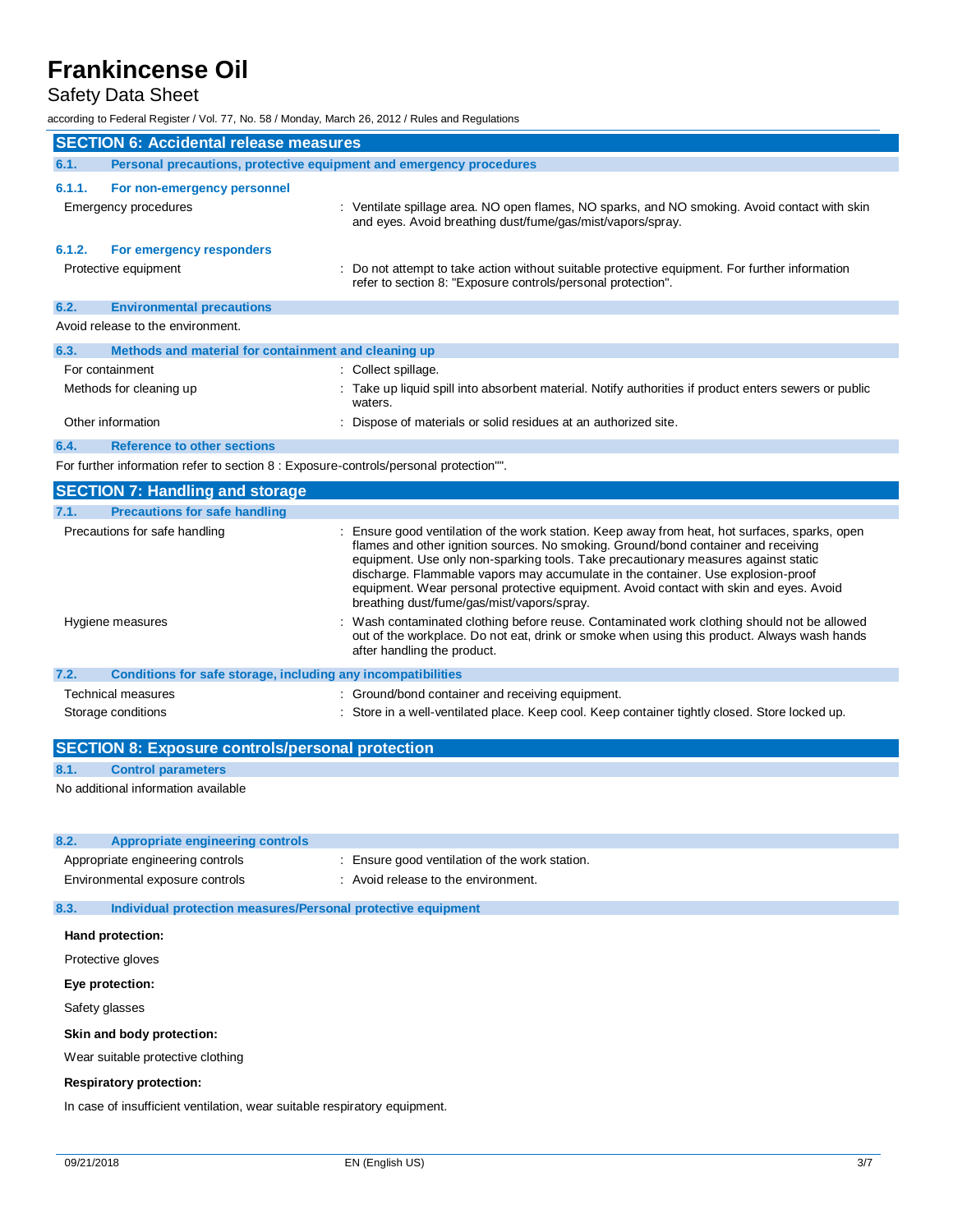## Safety Data Sheet

according to Federal Register / Vol. 77, No. 58 / Monday, March 26, 2012 / Rules and Regulations

| <b>SECTION 9: Physical and chemical properties</b>            |                                 |  |
|---------------------------------------------------------------|---------------------------------|--|
| 9.1.<br>Information on basic physical and chemical properties |                                 |  |
| Physical state                                                | : Mobile Liquid                 |  |
| Color                                                         | Clear, Colorless to Pale Yellow |  |
| Odor                                                          | Balsamic, Woody, Resinous       |  |
| Odor threshold                                                | No data available               |  |
| pH                                                            | No data available               |  |
| Melting point                                                 | Not applicable                  |  |
| Freezing point                                                | No data available               |  |
| Boiling point                                                 | No data available<br>÷          |  |
| Flash point                                                   | 39 °C                           |  |
| Relative evaporation rate (butyl acetate=1)                   | : No data available             |  |
| Flammability (solid, gas)                                     | Not applicable.                 |  |
| Vapor pressure                                                | No data available               |  |
| Relative vapor density at 20 °C                               | No data available               |  |
| Relative density                                              | No data available               |  |
| Solubility                                                    | No data available               |  |
| Log Pow                                                       | No data available               |  |
| Auto-ignition temperature                                     | No data available               |  |
| Decomposition temperature                                     | No data available               |  |
| Viscosity, kinematic                                          | No data available<br>$\bullet$  |  |
| Viscosity, dynamic                                            | No data available<br>÷          |  |
| <b>Explosion limits</b>                                       | No data available<br>÷          |  |
| Explosive properties                                          | No data available               |  |
| Oxidizing properties                                          | No data available               |  |

**9.2. Other information**

No additional information available

|                                                                                                 | <b>SECTION 10: Stability and reactivity</b>                                                          |  |  |  |
|-------------------------------------------------------------------------------------------------|------------------------------------------------------------------------------------------------------|--|--|--|
| 10.1.                                                                                           | <b>Reactivity</b>                                                                                    |  |  |  |
|                                                                                                 | Flammable liquid and vapour.                                                                         |  |  |  |
| 10.2.                                                                                           | <b>Chemical stability</b>                                                                            |  |  |  |
|                                                                                                 | Stable under normal conditions.                                                                      |  |  |  |
| 10.3.                                                                                           | <b>Possibility of hazardous reactions</b>                                                            |  |  |  |
| No dangerous reactions known under normal conditions of use.                                    |                                                                                                      |  |  |  |
| 10.4.                                                                                           | <b>Conditions to avoid</b>                                                                           |  |  |  |
| Avoid contact with hot surfaces. Heat. No flames, No sparks. Eliminate all sources of ignition. |                                                                                                      |  |  |  |
| 10.5.                                                                                           | Incompatible materials                                                                               |  |  |  |
| No additional information available                                                             |                                                                                                      |  |  |  |
| 10.6.                                                                                           | <b>Hazardous decomposition products</b>                                                              |  |  |  |
|                                                                                                 | Under normal conditions of storage and use, hazardous decomposition products should not be produced. |  |  |  |
|                                                                                                 | <b>SECTION 11: Toxicological information</b>                                                         |  |  |  |

| Information on toxicological effects<br>11.1. |                                        |     |
|-----------------------------------------------|----------------------------------------|-----|
| Acute toxicity                                | : Not classified                       |     |
| Skin corrosion/irritation                     | : Causes skin irritation.              |     |
| Serious eye damage/irritation                 | : Not classified                       |     |
| Respiratory or skin sensitization             | : May cause an allergic skin reaction. |     |
| Germ cell mutagenicity                        | : Not classified                       |     |
| Carcinogenicity                               | : Not classified                       |     |
| Reproductive toxicity                         | : Not classified                       |     |
| 09/21/2018                                    | EN (English US)                        | 4/7 |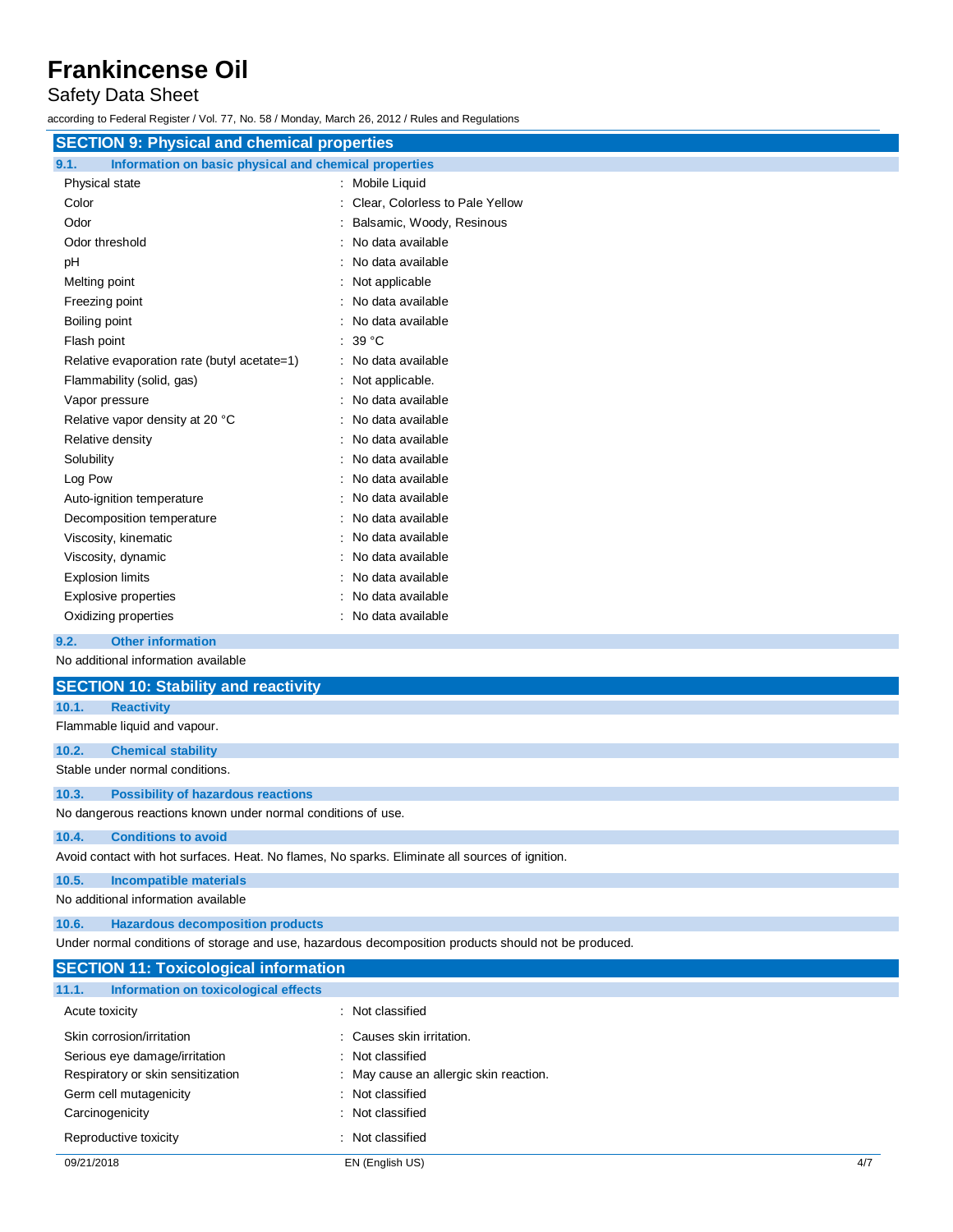## Safety Data Sheet

according to Federal Register / Vol. 77, No. 58 / Monday, March 26, 2012 / Rules and Regulations

| Specific target organ toxicity – single exposure                        | Not classified                                                              |
|-------------------------------------------------------------------------|-----------------------------------------------------------------------------|
| Specific target organ toxicity – repeated<br>exposure                   | : Not classified                                                            |
| Aspiration hazard                                                       | : May be fatal if swallowed and enters airways.                             |
| Symptoms/effects after skin contact<br>Symptoms/effects after ingestion | : Irritation. May cause an allergic skin reaction.<br>: Risk of lung edema. |

| <b>SECTION 12: Ecological information</b> |                                      |                                                         |  |  |  |
|-------------------------------------------|--------------------------------------|---------------------------------------------------------|--|--|--|
| 12.1.                                     | <b>Toxicity</b>                      |                                                         |  |  |  |
| Ecology - general                         |                                      | : Very toxic to aquatic life with long lasting effects. |  |  |  |
| 12.2.                                     | <b>Persistence and degradability</b> |                                                         |  |  |  |
| No additional information available       |                                      |                                                         |  |  |  |
| 12.3.                                     | <b>Bioaccumulative potential</b>     |                                                         |  |  |  |
| No additional information available       |                                      |                                                         |  |  |  |
| 12.4.                                     | <b>Mobility in soil</b>              |                                                         |  |  |  |
| No additional information available       |                                      |                                                         |  |  |  |
| 12.5.                                     | <b>Other adverse effects</b>         |                                                         |  |  |  |
| No additional information available       |                                      |                                                         |  |  |  |

| <b>SECTION 13: Disposal considerations</b> |                         |                                                                                             |  |  |  |  |
|--------------------------------------------|-------------------------|---------------------------------------------------------------------------------------------|--|--|--|--|
| 13.1.                                      | <b>Disposal methods</b> |                                                                                             |  |  |  |  |
| Waste treatment methods                    |                         | Dispose of contents/container in accordance with licensed collector's sorting instructions. |  |  |  |  |
| Additional information                     |                         | . Flammable vapors may accumulate in the container.                                         |  |  |  |  |
|                                            |                         |                                                                                             |  |  |  |  |

### **SECTION 14: Transport information**

| <b>Department of Transportation (DOT)</b> |                                                                 |
|-------------------------------------------|-----------------------------------------------------------------|
| In accordance with DOT                    |                                                                 |
| Transport document description            | : UN1169 Extracts, aromatic, liquid, 3, III                     |
| UN-No.(DOT)                               | : UN1169                                                        |
| Proper Shipping Name (DOT)                | : Extracts, aromatic, liquid                                    |
| Class (DOT)                               | : 3 - Class 3 - Flammable and combustible liquid 49 CFR 173.120 |
| Packing group (DOT)                       | : III - Minor Danger                                            |
| Hazard labels (DOT)                       | : 3 - Flammable liquid                                          |
|                                           |                                                                 |

Dangerous for the environment : Yes Marine pollutant in the set of the set of the set of the set of the set of the set of the set of the set of the set of the set of the set of the set of the set of the set of the set of the set of the set of the set of the

DOT Packaging Non Bulk (49 CFR 173.xxx) : 203 DOT Packaging Bulk (49 CFR 173.xxx) : 242

09/21/2018 EN (English US) 5/7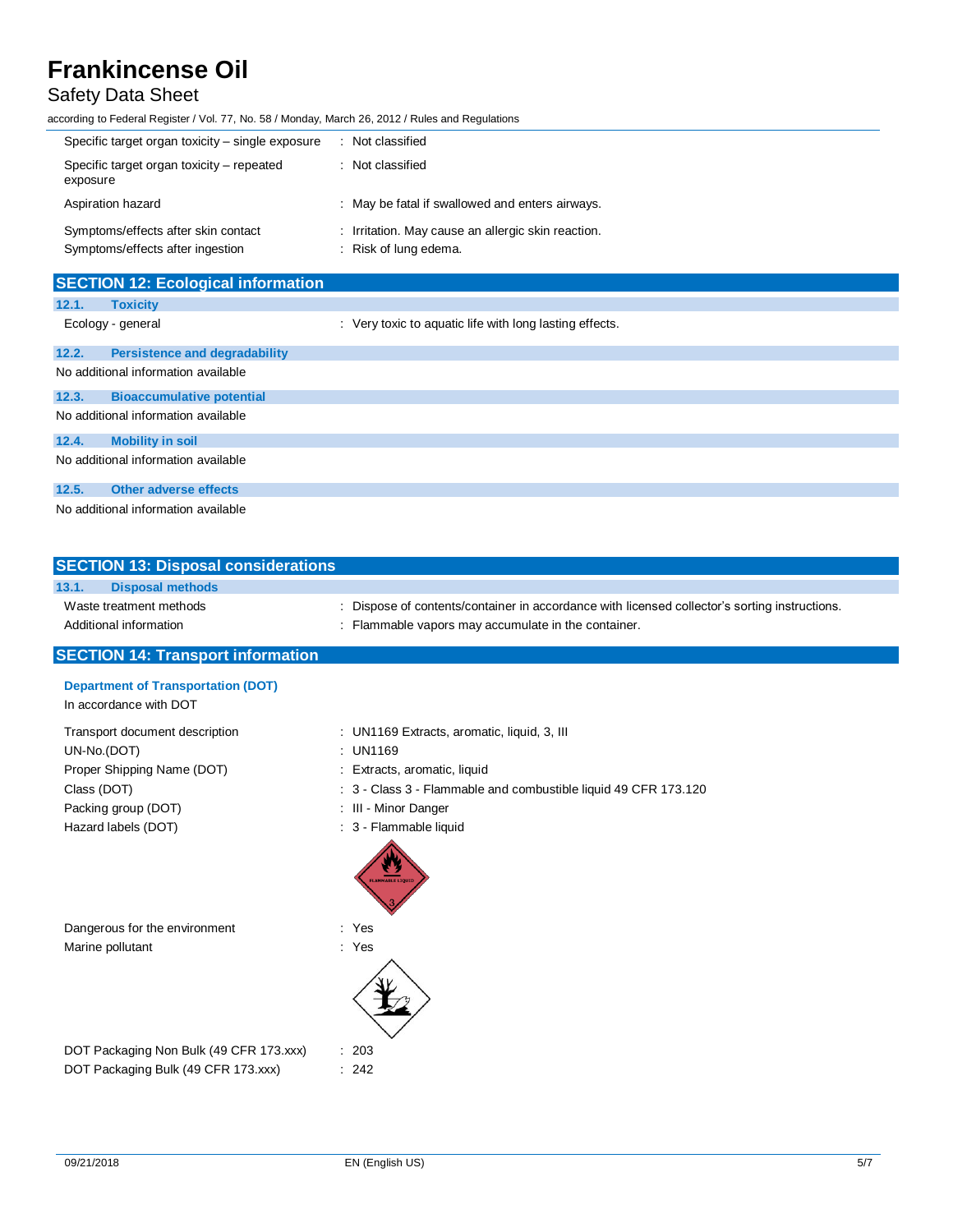## Safety Data Sheet

according to Federal Register / Vol. 77, No. 58 / Monday, March 26, 2012 / Rules and Regulations

| DOT Special Provisions (49 CFR 172.102)                                    | : B1 - If the material has a flash point at or above 38 C (100 F) and below 93 C (200 F), then the<br>bulk packaging requirements of 173.241 of this subchapter are applicable. If the material has a<br>flash point of less than 38 C (100 F), then the bulk packaging requirements of 173.242 of this<br>subchapter are applicable.<br>IB3 - Authorized IBCs: Metal (31A, 31B and 31N); Rigid plastics (31H1 and 31H2); Composite<br>(31HZ1 and 31HA2, 31HB2, 31HN2, 31HD2 and 31HH2). Additional Requirement: Only liquids<br>with a vapor pressure less than or equal to 110 kPa at 50 C (1.1 bar at 122 F), or 130 kPa at 55<br>C (1.3 bar at 131 F) are authorized, except for UN2672 (also see Special Provision IP8 in Table<br>2 for UN2672).<br>T2 - 1.5 178.274(d)(2) Normal 178.275(d)(3)<br>TP1 - The maximum degree of filling must not exceed the degree of filling determined by the<br>following: Degree of filling = $97/1 + a$ (tr - tf) Where: tr is the maximum mean bulk temperature<br>during transport, and if is the temperature in degrees celsius of the liquid during filling. |
|----------------------------------------------------------------------------|------------------------------------------------------------------------------------------------------------------------------------------------------------------------------------------------------------------------------------------------------------------------------------------------------------------------------------------------------------------------------------------------------------------------------------------------------------------------------------------------------------------------------------------------------------------------------------------------------------------------------------------------------------------------------------------------------------------------------------------------------------------------------------------------------------------------------------------------------------------------------------------------------------------------------------------------------------------------------------------------------------------------------------------------------------------------------------------------------------|
| DOT Packaging Exceptions (49 CFR 173.xxx)                                  | : 150                                                                                                                                                                                                                                                                                                                                                                                                                                                                                                                                                                                                                                                                                                                                                                                                                                                                                                                                                                                                                                                                                                      |
| DOT Quantity Limitations Passenger aircraft/rail : 60 L<br>(49 CFR 173.27) |                                                                                                                                                                                                                                                                                                                                                                                                                                                                                                                                                                                                                                                                                                                                                                                                                                                                                                                                                                                                                                                                                                            |
| DOT Quantity Limitations Cargo aircraft only (49 : 220 L<br>CFR 175.75)    |                                                                                                                                                                                                                                                                                                                                                                                                                                                                                                                                                                                                                                                                                                                                                                                                                                                                                                                                                                                                                                                                                                            |
| DOT Vessel Stowage Location                                                | : A - The material may be stowed "on deck" or "under deck" on a cargo vessel and on a<br>passenger vessel.                                                                                                                                                                                                                                                                                                                                                                                                                                                                                                                                                                                                                                                                                                                                                                                                                                                                                                                                                                                                 |
| Emergency Response Guide (ERG) Number                                      | : 127                                                                                                                                                                                                                                                                                                                                                                                                                                                                                                                                                                                                                                                                                                                                                                                                                                                                                                                                                                                                                                                                                                      |
| Other information                                                          | : No supplementary information available.                                                                                                                                                                                                                                                                                                                                                                                                                                                                                                                                                                                                                                                                                                                                                                                                                                                                                                                                                                                                                                                                  |
| <b>Transportation of Dangerous Goods</b>                                   |                                                                                                                                                                                                                                                                                                                                                                                                                                                                                                                                                                                                                                                                                                                                                                                                                                                                                                                                                                                                                                                                                                            |
| Not applicable                                                             |                                                                                                                                                                                                                                                                                                                                                                                                                                                                                                                                                                                                                                                                                                                                                                                                                                                                                                                                                                                                                                                                                                            |
| <b>Transport by sea</b>                                                    |                                                                                                                                                                                                                                                                                                                                                                                                                                                                                                                                                                                                                                                                                                                                                                                                                                                                                                                                                                                                                                                                                                            |
| Transport document description (IMDG)                                      | : UN 1169 EXTRACTS, AROMATIC, LIQUID, 3, III                                                                                                                                                                                                                                                                                                                                                                                                                                                                                                                                                                                                                                                                                                                                                                                                                                                                                                                                                                                                                                                               |
| UN-No. (IMDG)                                                              | : 1169                                                                                                                                                                                                                                                                                                                                                                                                                                                                                                                                                                                                                                                                                                                                                                                                                                                                                                                                                                                                                                                                                                     |
| Proper Shipping Name (IMDG)                                                | : EXTRACTS, AROMATIC, LIQUID                                                                                                                                                                                                                                                                                                                                                                                                                                                                                                                                                                                                                                                                                                                                                                                                                                                                                                                                                                                                                                                                               |
| Class (IMDG)                                                               | : 3 - Flammable liquids                                                                                                                                                                                                                                                                                                                                                                                                                                                                                                                                                                                                                                                                                                                                                                                                                                                                                                                                                                                                                                                                                    |
| Packing group (IMDG)                                                       | : III - substances presenting low danger                                                                                                                                                                                                                                                                                                                                                                                                                                                                                                                                                                                                                                                                                                                                                                                                                                                                                                                                                                                                                                                                   |
| Limited quantities (IMDG)                                                  | : 5L                                                                                                                                                                                                                                                                                                                                                                                                                                                                                                                                                                                                                                                                                                                                                                                                                                                                                                                                                                                                                                                                                                       |
| Marine pollutant                                                           | : Yes                                                                                                                                                                                                                                                                                                                                                                                                                                                                                                                                                                                                                                                                                                                                                                                                                                                                                                                                                                                                                                                                                                      |
| <b>Air transport</b>                                                       |                                                                                                                                                                                                                                                                                                                                                                                                                                                                                                                                                                                                                                                                                                                                                                                                                                                                                                                                                                                                                                                                                                            |
| Transport document description (IATA)                                      | : UN 1169 Extracts, aromatic, liquid, 3, III                                                                                                                                                                                                                                                                                                                                                                                                                                                                                                                                                                                                                                                                                                                                                                                                                                                                                                                                                                                                                                                               |
| UN-No. (IATA)                                                              | : 1169                                                                                                                                                                                                                                                                                                                                                                                                                                                                                                                                                                                                                                                                                                                                                                                                                                                                                                                                                                                                                                                                                                     |
| Proper Shipping Name (IATA)                                                | : Extracts, aromatic, liquid                                                                                                                                                                                                                                                                                                                                                                                                                                                                                                                                                                                                                                                                                                                                                                                                                                                                                                                                                                                                                                                                               |
| Class (IATA)                                                               | : 3 - Flammable Liquids                                                                                                                                                                                                                                                                                                                                                                                                                                                                                                                                                                                                                                                                                                                                                                                                                                                                                                                                                                                                                                                                                    |
| Packing group (IATA)                                                       | : III - Minor Danger                                                                                                                                                                                                                                                                                                                                                                                                                                                                                                                                                                                                                                                                                                                                                                                                                                                                                                                                                                                                                                                                                       |

| <b>SECTION 15: Regulatory information</b> |  |
|-------------------------------------------|--|
| 15.1. US Federal regulations              |  |

No additional information available

## **15.2. International regulations**

**CANADA** No additional information available

**EU-Regulations** No additional information available